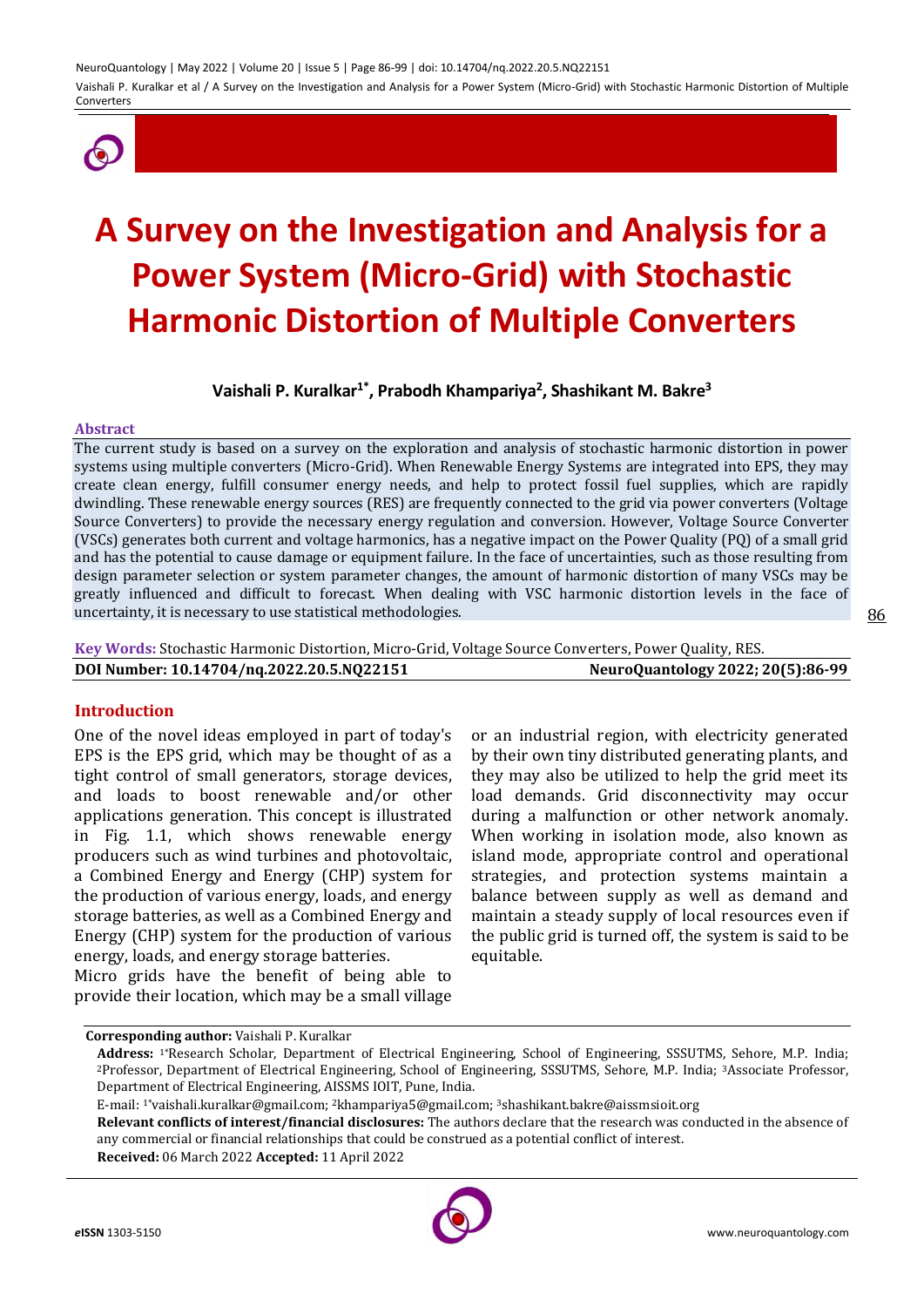

**Fig. 1.1.** Concept of a Micro grid

## **Literature Survey**

The following are the papers that were chosen for the investigation:

Ahmed, E.M., et al. (2019) [1] proposed a multi-component power supply controller (MPPT) for the integration of the PV systems grid. The suggested Maximum Power Point Tracker control, based on the use of a four-legged multilevel transformer with three T levels, described in detail below. Among the many functions performed by the proposed MPPT inverter are distributed, the current neutral adjustment of unequal loads, providing efficient power to the grid, and grid integration, among others. In addition, the proposed inverter is able to overcome the stochastic behavior of both PV products with a certain shade weight and its performance with uneven loads. In addition, a new proposed controller injects a sinusoidal outlet to a grid with lower levels of complete harmonic distortion (THD) than the previous control. Various operational scenarios for PV production and load demand are studied using the case study that has been thoroughly tested. The findings, as well as the tabulated performance comparisons, have shown that the suggested multifunctional PV generating system outperforms the competition. The results show that the proposed controller is capable of extracting distributed MPPT for all PV modules under all of the investigated conditions. Additionally, the removal of the neutral current caused by imbalanced loads in the system results in an increase in the overall energy efficiency of the system.

Ala, G., et al. (2019) [2] conducted an experimental investigation into how much harmonic content is present in the voltages generated by the three five phase H-Bridge Multilevel inverter controlled by FPGA based control board. Attempt was also made to test the effectiveness of FPGA using the most common methods: variability and comparison simulation as well as test results. For the control algorithms, the VHDL language has been used. The voltage waveforms obtained as output, which were created by applying the major PWM approaches to the inverter, are compared in terms of the total harmonic distortion precent. Analysed, compared, and explained are the outcomes of simulation and experimentation respectively.

Al-duaij, E.O.S. (2015) [3] introduced the harmonics in the power system, by explaining the meanings of the harmonic, causes, and sources. Then there are the impacts of harmonics on the electrical power supply. The harmonics were computed and examined by the team. They investigated the impact of harmonics on the electrical power supply. They also demonstrated how to reduce harmonics from the power system in the fourth part of their presentation. Aiming to understand and search for the sources and consequences of harmonics in the public electric supply system, they conducted a library search and conducted experiments to accomplish their goal. The results of their inquiry were published in a peer-reviewed journal.

Alhafadhi, L., et al. (2020) [4] introduced a new method for lowering photovoltaic (PV) system THD by using a flexible filter based on a forecast model. Rather than lowering THD created at each stage of the PV system, a single-step approach is used. Flexible filter, active and idle filters have the same flexibility. The option to alter the filtering coefficients sets it apart from others. The validity of the proposed technique is tested using the LMS, NLMS, and leaky LMS algorithms on a single-phase standalone PV system. Using all of the described techniques, the suggested approach may greatly minimize THD in the current signal of the PV system. The most efficient THD reduction is achieved with tiny step sizes and lengthy filters. NLMS minimize THD the greatest, whereas LMS achieves the peak current the quickest.

Awais, M., et al. (2016) [5] proposed the development of a novel problem as a developmental constraint and applied it to three parallel phase plans. THD reduction for single-phase CMLIs, they claim, would result in a solution that differed from that of a three-phase

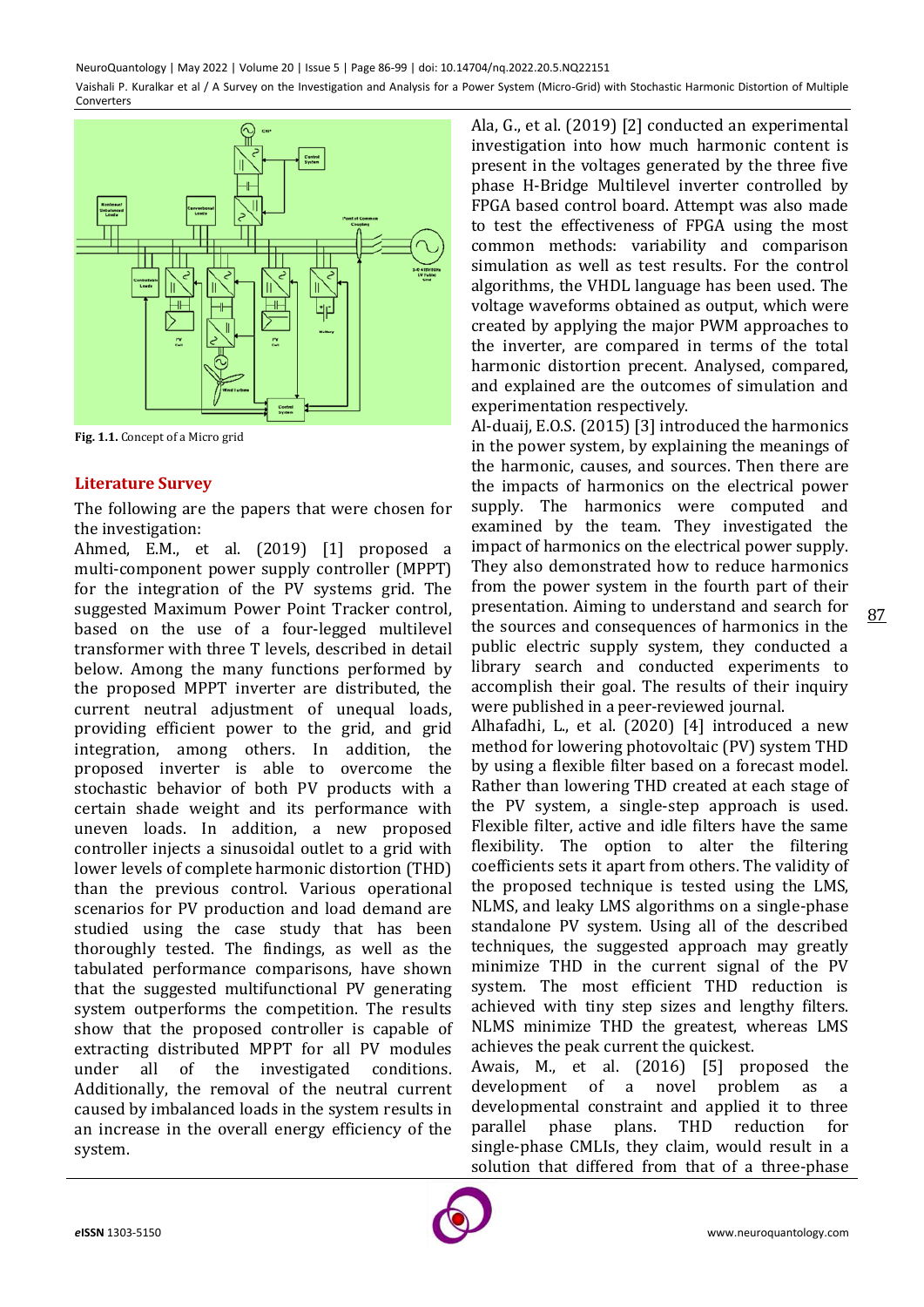system due to the presence of triple-n harmonics, which are not taken into consideration when the three-phase systems are balanced. This study applies the previously proposed innovative problem formulation for minimising THD in CMLIs to single phase systems, which was originally proposed for multiphase systems. It is shown by the computational findings, Total Harmonic Distortion minimization for single phase systems leads to a greater number of solutions with a higher value of total harmonic distortion when compared to three phase systems. Circuit simulations are used to verify the accuracy of the computational findings.

Bajaj, M., et al. (2020) [6] provided an overview of power quality problems that have arisen as a consequence of the increased use of renewable energy systems which are tied to the grid, followed by a short review of the state of the art solutions that have been published in the literature to relieve those concerns. Furthermore, the potential for future research into mitigating measures is thoroughly discussed. Basit, M.A., et al. (2020) [7] presented a comprehensive review of renewable energy sources. The implementation of ESSs in renewable energy systems, as well as the development phase of these systems, has been explored. The importance of ESSs in extending the lifespan, improving efficiency, and increasing the energy density of power systems that use renewable energy sources has been examined. Furthermore, numerous strategies for resolving crucial challenges in photovoltaic (PV) systems, such as poor efficiency, harmonics, and inertia reduction, have been given. For the first time, this research explores the influence of FACTS technology on renewable energy-based power systems employing multitype flexible AC transmission system controllers, in contrast to the majority of the current review studies. Using the Open CL library, three simulation models were created in MATLAB/Simulink. Based on the findings, FACTS devices contribute to the stability of the RES's integrated power system by increasing its efficiency. The work has the potential to benefit industrial as well as other discipline researchers to gain a better understanding of the challenges and strategies for solving renewable energy systems, as well as the scope of future research in the field, through collaboration.

Basta, B., & Morsi, W.G. (2021) [8] assessed the harmonic emission from fast-charging stations at both the low-order and high order harmonics.

Implementation of ESSs in renewable energy systems, as well as the development phase of these systems, has been explored. The importance of ESSs in extending the lifespan, improving efficiency, and increasing the energy density of power systems that use renewable energy sources has been examined. Furthermore, numerous strategies for resolving crucial challenges in photovoltaic (PV) systems, such as poor efficiency, harmonics, and inertia reduction, have been given. For the first time, this research explores the influence of FACTS technology on renewable energy-based power systems employing multitype flexible AC transmission system controllers, in contrast to the majority of the current review studies.

Belega, D., & Petri, D. (2021) [9] proposed to measure the frequency, amplitude, and sine-wave phases influenced by wideband sound or both sound and harmonic purity. To their knowledge, the novel method of Corrected Interpolated Discrete Fourier transform (IpDFTc) estimates signal parameters first by compensating for the effect of visual distortion from the basic image component and compliance with the standard IpDFT parameters. Then a linear sine fit approach is used to improve estimators' noise resilience, which is harmed by the use of signal windowing to decrease spectral leakage. The Hann window is used in the study because it has the best noise resilience and reduces long-range spectral leakage. Both suggested approaches virtually reach the Cramér-Rao Lower Bounds for unbiased estimators considering a minimum of 1.5 sine wave cycles are detected, allowing windowing to successfully correct for interfering tones on IpDFTc estimates. Both approaches' performances are evaluated using computer simulations and experiments.

Biswas, P.P., et al. (2017) [10] proposed an approach based on a differential evolution (DE) algorithm called L-SHADE to optimize Hybrid active power filter (HAPF) parameters. For a restricted multimodal nonlinear objective function, SHADE is the effective historical adaption strategy used in DE. L-SHADE enhances SHADE's performance by lowering population size across generations. The paper covers two popular HAPF topologies for parameter estimation. Harmonic pollution is reduced in a non-linear sources system as well as loads using a single goal function combining VTHD and ITHD. An industrial facility is studied in detail. Previous research compared the L-SHADE algorithm's output to other well-known evolutionary algorithms.

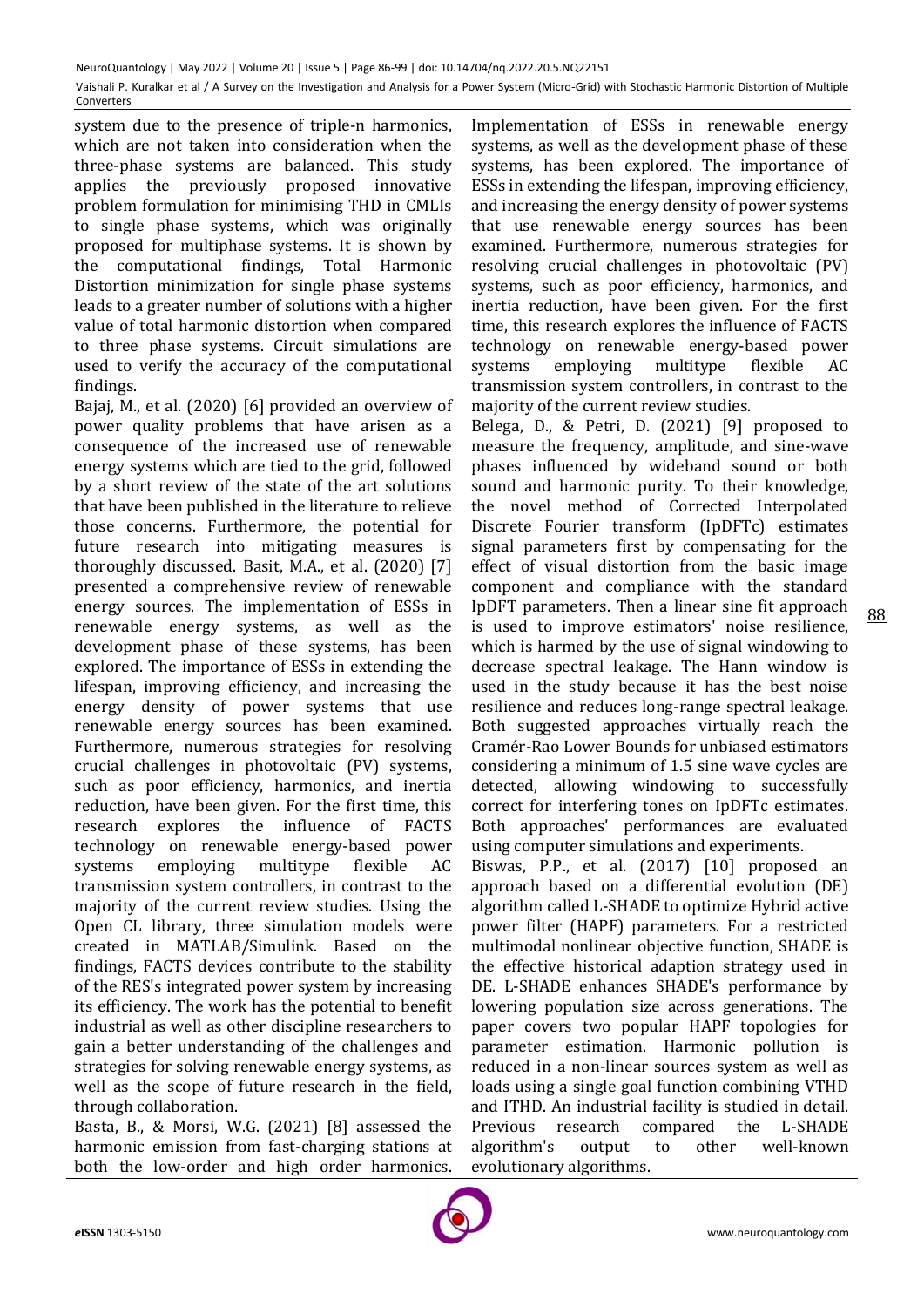Busatto, T., et al. (2020) [11] addressed the disparity between the commonly used model's results and the actual harmonic distortion measured in terms of low voltage input. To measure the indirect interaction between these two variables a variety of indicators are presented. It is possible to estimate the value of a commonly used model that is also capable of predicting the corresponding voltages in the modern low-voltage system using these indicators. Measurements taken from various combinations of PV inverter and LED lamps using various technologies provide evidence-based evaluation of the proposed model and subsequent statistical analysis. The results show that the deviation is affected by the technology used, the network impedance, and the source voltage waveform. Other discoveries include the fact that nonlinear interaction occurs mostly at lower harmonics as well as effects are more noticeable at the phase angle of the harmonics. These observations are examined in relation to possible reasons for them.

Chen, F., Ruijie, L., & Guanhua, L. (2019) [12] built a complete charger (station) model for evaluating the effects of charger number, charger power, and initial SOC on harmonics Then to reduce harmonics, APF is implemented. The approach makes use of a hybrid control strategy that includes both PI control and repeated control elements. The results of simulations confirms usefulness of the strategy that has been presented. The harmonic pollution caused by electric car charging stations is growing more and more significant as the number of electric vehicles on the road continues to increase. The ability to evaluate and manage the harmonics created during the charging process of electric cars is very important for safety reasons.

Elkholy, M.M., et al. (2018) [13] addressed the applications of passive filters in grid-connected and isolated hybrid renewable microgrids are addressed. In order to maintain overall demand distortions within the maximum permissible limits, single tuned filters are used. The total cost and THD of the suggested passive filters define the modified bi-objectives that must be reduced concurrently within certain operational inequality constraints. A MOGOA (multi-objective grasshopper optimization algorithm) is used here. Best Pareto solutions are chosen carefully using the TOPSIS (similarity to ideal solution) method. Harmonic analysis is used to check critical frequencies before and after installing passive filters. Their work examines the impact of harmonics on motor as well as torque of

wind generator. The power factor of the system is also enhanced. Different grid operating scenarios are explored, including the uncertainty of renewable energy sources. Torque ripples in induction motors and wind turbine generators are reduced. Comparing with the results of the well-structured multi-objective genetic algorithm, the MOGOA cropped results of filter cost and THD are extremely competitive and compelling.

Etesami, M.H., Vilathgamuwa, D.M., Ghasemi, N., & Jovanovic, D.P. (2018) [14] compared prominent stochastic methods adopted for SHE and modified SHE (MSHE) pulse width modulation techniques. The issue is characterized as they search for local optima in the operating parameters of cascaded H-bride converters. The study specifically examines important indices of lower harmonic components as well as weighted overall harmonic distortion. For SHE and MSHE, a floating fundamental component is included in order to gain a greater rate of flexibility for optimization procedures, which is beneficial. Finally, an enhanced modulation strategy is given in order to handle the voltage ripples on the dc-link circuit. For the purpose of demonstrating the idea, simulation and experimental findings are provided.

Fang, J., Deng, H., & Goetz, S.M. (2020) [15] proposed an impedance estimation method well suited to grid-forming converters. The approach is comprised of four operating modes, all of which are effective in voltage and power control applications, respectively. In the instance of voltage control, the amplitude perturbation or phase angle is used to regulate the voltage. The grid inductance and resistance are then calculated based on the power measurement. In the power control instance, on the contrary, the active or reactive power information is used to predict the grid impedance. The suggested technique has the advantage of being simple to apply and being free of harmonic distortion, safety concerns, and dependency on control settings. Furthermore, the approach is non-intrusive in the vast majority of circumstances. It is also recommended to use a unique Kalman filtering approach in order to give additional incentives. Finally, the results of simulations and experiments demonstrate that the suggested strategy is both successful and straightforward.

Ferreira, D.D., et al. (2015) [16] presented a new application of independent component analysis for the extraction of harmonic components from power system signals. In addition, since the approach does not need synchronous sampling, it is capable of

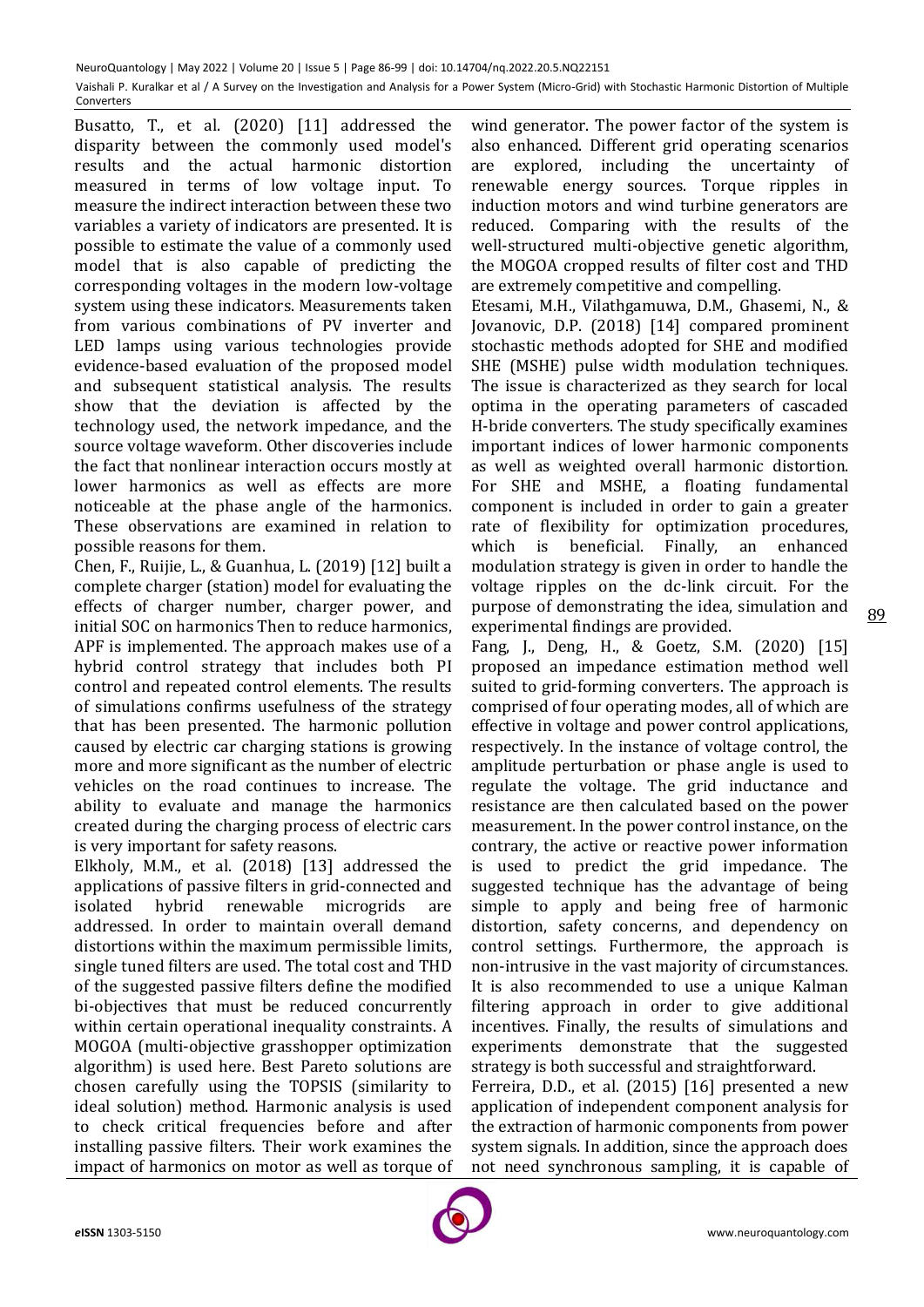operating at frequencies other than the normal one. This allows it to function in off-nominal frequencies. In the operational stage, the suggested approach has been shown to be straightforward. Using both simulated and actual signals, the approach was put through its paces, and its performance was assessed using metrics that were measured in both the frequency and temporal domains. The results were compared to those of another approach that had been published in the literature.

Garrido, J., et al. (2018) [17] implemented the algorithms on a compact RIO controller using an FPGA and a real time processor. To compare the techniques, an system of investigation with a digitally controlled LED driver was put up. Worldwide standard-setting community is concerned with supra harmonic distortion where the frequency ranges from 2 to 150 kHz. Power electronics is widely accepted technology that is used in practically every electrical system. This method reduces low-frequency harmonic emission (2 kHz) in power converters by moving them in the kilohertz region at the switching frequency and its multiples. The amplitude of spectral components is important when investigating electromagnetic interference from active power factor adjustment stages in modern LED drivers. Supra harmonics are currently causing many network issues. The standardizing organizations are currently upgrading the 2–150 kHz compatibility limitations. Supra harmonics operate differently than (lower frequency) harmonics. Fortunately, as this article will show, exploiting technologies like random pulse-width modulation allows us to tackle this problem from the start.

Gorbunov, R.L., & Poskonnyy, G.I. (2016) [18] presented the results of an accurate estimation of the previously proposed a simplified mathematical model for analysing harmonic distortion in an alternating current (AC) Buck converter. This experiment is carried out with a power converter prototype that has been created in conjunction with an induction motor. According to digital signal processing theory, the results of the experiment must be processed in Matlab in accordance with the theory. The proposed model's accuracy is contrasted against the precision offered by a complicated model-based computer simulation to determine which is more accurate. As a consequence, it is strongly suggested that the model be employed in a variety of technical applications.

Goud, B.S., et al. (2021) [19] proposed the optimal power quality reinforcement in grid-connected hybrid renewable energy sources such as wind turbine, solar PV, battery storage which use an intelligent approach. The EVORFA method combines the Egyptian vulture optimization algorithm (EVOA) with the random forest algorithm (RFA). Their study aims to stabilize voltage, reduce power loss, and reduce harmonic distortion. The dataset of proportional parameters of integral gain is formed by EVOA; load current, DC link voltage, and sources of voltage that are based on reduced error objective function. EVOA considers many criteria related to power quality (PQ) concerns. Based on the achieved dataset, the RFA predicts the ideal control signal. The EVORFA technique is implemented in MATLAB/Simulink. The EVORFA technique works in two modes: PQ reinforcement (PRES > 0) as well as power quality reinforcement (PRES = 0). Then the experimental findings are contrasted with current approaches, GSA and RFA.

90 Hu, H., He, Z., et al. (2015) [20] examined the proliferation of high-speed locomotive-based trains resulting in significant distortions in current and voltage waveforms in both power supply systems as well as operating system. The high-speed trains' dynamic nature makes assessing power-quality issues challenging. Techniques to measure the cumulative PQ consequences of contemporary trains over 24 hours are urgently needed. PQ evaluation uses dynamic behavior modeling of current trains between two station stops. The 24 hour train schedule and rail infrastructure profiles are used to calculate train locations, speeds, and power consumption. Six sets of the measurement-based Norton-equivalent model are developed to depict the train's dynamic harmonic behaviour. Systemically modelled are the utility system, traction lines, and Scott-connection transformer. The proposed model is appropriate for evaluating the overall PQ impacts of HST dynamic behaviour and system topology involved in basic power flow and harmonic power flow.

Hu, H., Tao, H., et al. (2017) [21] introduced an entry-level impedance-based model to investigate the interoperability of multiple trains and traction network interactions with the goal of detecting critical factors such as low-frequency oscillation (LFO), harmonic resonance, and harmonic instability. A thorough coupling model is presented for analysing the three interacting phenomena, their features, important elements, analytical

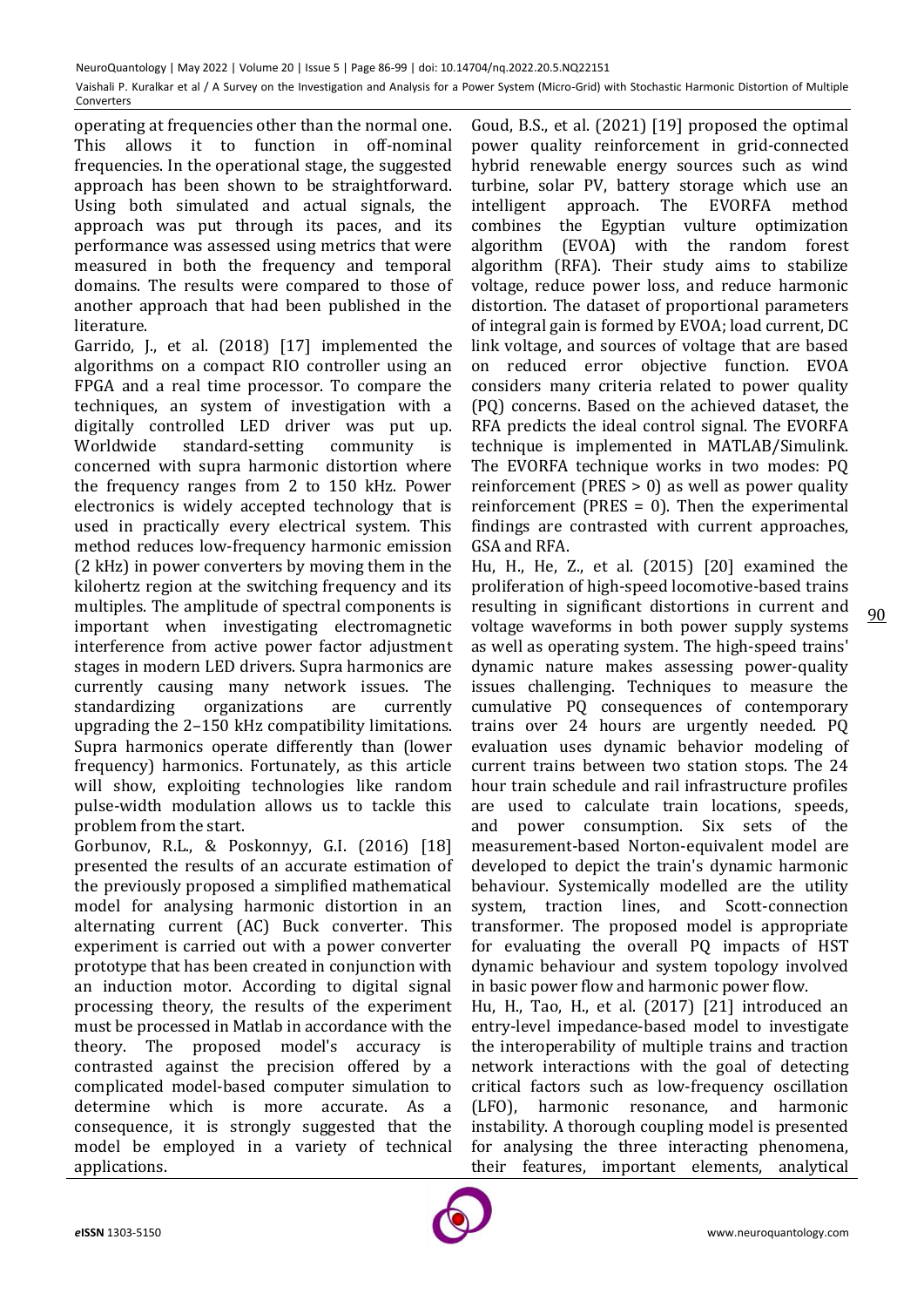methodologies, and feasible mitigation measures. The measured waveforms of these three occurrences are initially described in Part I of the two-part article. The three difficulties are then investigated inside a train-traction network architecture. The electric trains and traction network's all-frequency impedance characteristics are modelled to elucidate the interaction mechanism. In which the train's impedance-based input behaviour is completely examined in DQ-domain. A frequency-domain nodal matrix represents the traction network. In addition, the frequency scan method measures and validates the impedance-frequency responses of both electric train and traction networks. The two-part article is completed with a generalised train-network simulation and experimental system.

Ismael, S.M., et al. (2019) [22] provided for the first time, a systematic and extensive overview of the HC research, advancements, evaluation techniques, and enhancement technologies. It is divided into four major parts: historical advancements, performance limitations, impressions, as well as augmentation strategies. The historical developments segment is divided into four sections: Apart from that, practical experiences of system operators, energy markets, and the outcomes of real-world case studies are presented and thoroughly examined. Finally, it was determined that the success of integrating more dispersed generating depends on an accurate estimate of available hosting capacity.

Ivry, P.M., et al. (2017) [23] investigated the impact of uncertainties on the prediction of harmonics in a power system containing multiple Voltage Source Converters their research focuses on the prediction of harmonic distortion levels in a variety of VSCs when a specific system or design factor is only known under certain constraints. As an effective predictor of the amount of distortion in harmonic of the Voltage Source Converters measured at the Point of Common Coupling to the grid, the Univariate Dimension Reduction approach was used in this investigation. Two case studies were investigated, and the UDR approach was also tested in an experimental setting to ensure that it was effective. A comparison was made between the acquired findings and the results of the Monte Carlo Simulation.

Jadeja, R., et al. (2015) [24] provided insight into the various mechanisms of variation in the pulse rate and their impact on the distribution of harmonic spectrum for a variety of applications

such as drives, hybrid electric vehicles, and renewable energy sources, at two levels and a three-level inverter. It goes without saying that random pulse width modulation has several benefits, including noise reduction, electromagnetic interference suppression, and torque ripple (PWM). PWM converters with a multilayer topology are capable of meeting the highest quality requirements for power supply across the world. Additional benefits of the random PWM approach may be found here. One use is the equalization of switching losses in power switches for cascaded H-Bridge multilevel inverters, among other things. Their research gives a thorough grasp of several random PWM approaches as well as their respective applications.

Jing, T., et al. (2019) [25] introduced a method for the selective harmonic elimination process selected using particle swarm optimization according to different inertia weights along a repetitive process that could avoid falling to a higher level and improve algorithm stability to determine global space size of the solution. The suggested system may rapidly generate a large number of switching pattern solutions, but existing approaches such as iterative techniques and resultant theory have a difficult time determining these solutions in a timely manner. These switching angles are computed offline by a computer in this case, taking into consideration the reduction of low-order harmonics. Theoretical findings for a (3L-NPC) neutral point clamped inverter having three level are investigated and confirmed via simulations in this paper. However, the total harmonic distortion and switching angle trajectory of the output voltage are distinct in the above-mentioned technique, as shown by the simulation results.

Kabalci, Y., et al. (2018) [26] proposed a harmonic estimation solution for power systems based on a modified artificial bee colony (MABC) algorithm. Due to the fact that the estimating procedures in their work are primarily focused on minimizing computing complexity and time, the suggested approach differs from other hybrid strategies that have been previously described. To improve the accuracy and comprehensiveness of the estimated findings obtained by the suggested technique, two independent experiments are being conducted and analyzed. Based on the results of the trials, it was discovered that the suggested harmonic estimator has various benefits, including a very short calculation time, a more precise estimate of

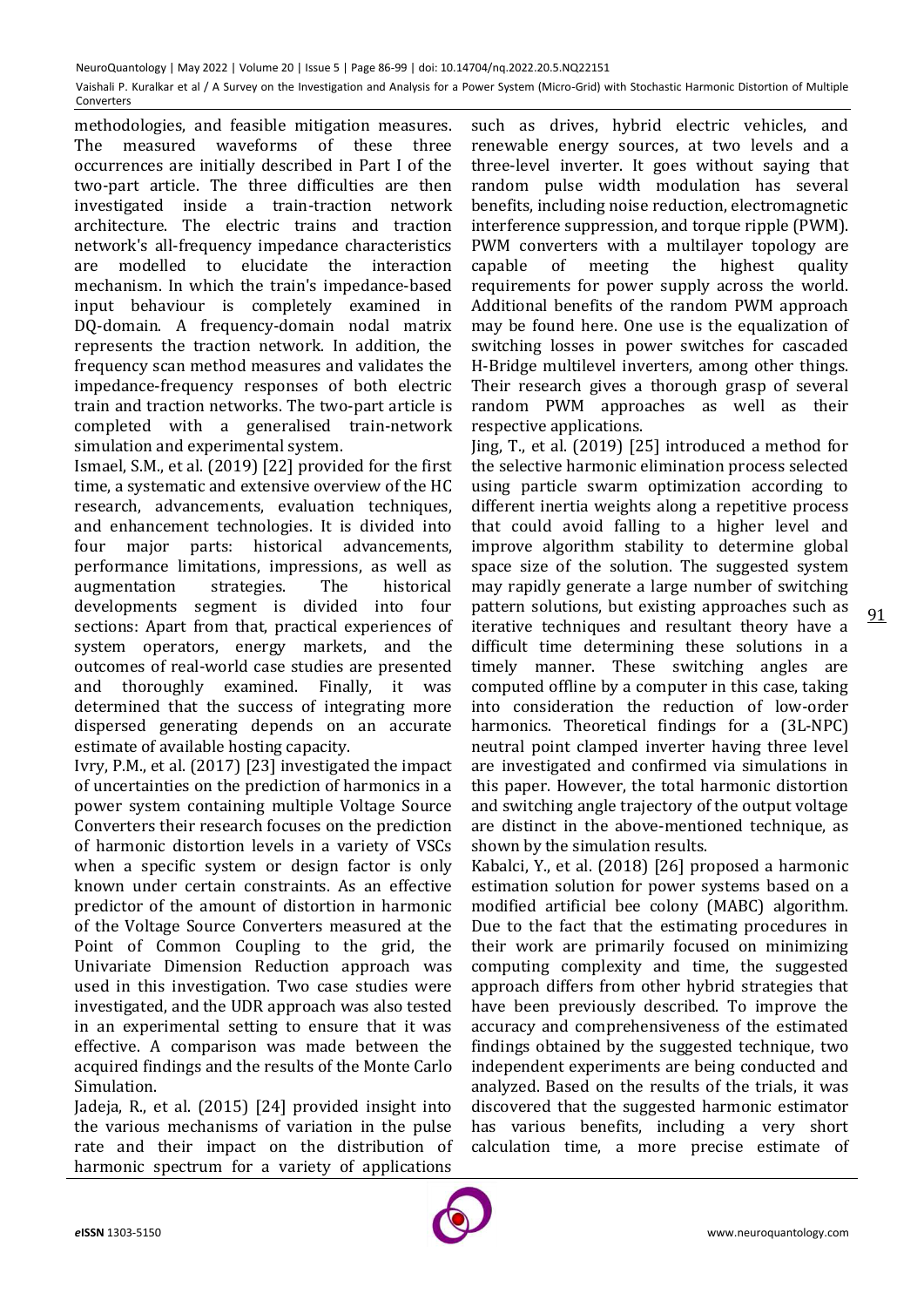amplitude and phase values under all circumstances, and with a low level of complexity. Kaddah, S.S., et al. (2016) [27] proposed new probabilistic PQ indices for electric grids including wind energy systems. The proposed PQ indices integrate discrete Markov analysis and wind speed probabilities with grid behavior. The major suggested PQ indicators are flicker, harmonics, and sag in the voltage. Indices developed are useful for electrical networks with substantial wind power penetration. The approach may be utilized for additional power quality or system performance metrics. The percentage of renewable energy systems in future electric grids is predicted to rise to meet substantial demand shortages. Wind energy is a major source of renewable energy. The increasing use of wind energy conversion equipment in today's electric grid will unavoidably have an impact on power quality. Power quality (PQ) indices measure the power's quality. They are used to compare the harmful effects of various disruptions on electrical systems. Previous PQ index studies with wind energy systems were based on a constant wind speed. As a result, the PQ indices are instantaneous and do not represent the overall impact of grid-connected wind energy plants on power quality.

Lamedica, R., et al. (2019) [28] based on demand conditions, proposed a novel approach to modelling time-varying non-linear loads in power systems. By using a model, it is possible to do a preliminary assessment of harmonic disturbances under changing circumstances by using normal and uniform distribution to randomise the electrical values of nonlinear loads as well as the associated harmonic spectra. In order to test the model's performance, a measuring campaign was carried out in an industrial area, which served as a deposit / maintenance and repair site for trains operating on the metro line B in Rome. The results of this campaign were taken into consideration. The approach can be used to estimate the overall harmonic distortion in the voltage signal at the point of common coupling. The harmonic distortion distribution was examined using conventional normality tests, which were performed as part of the statistical analysis. The approach has also been used for pre evaluation disturbances of harmonics caused by the planned installation for charging stations used for of electrical cars.

Lucas, A., et al. (2015) [29] During the entire EV charging cycle, four sets of measurements were taken, and each harmonic amplitude and phase

behaviour was examined. The total demand distortion and the total harmonic distortion and in voltage and current were also computed and compared to IEEE519, IEC 61000/EN50160 standards. The harmonic phase angles of two rapid charging cars linked to the same feeder were also modeled. Their research found that TDD was a better indicator than THD because the former uses the maximum current (IL) and the latter uses the fundamental current, which may result in incorrect results. The 11th and 13th harmonics failed to meet the 5.5 percent restriction in IEEE 519. (5 percent, 3 percent respectively in IEC 61000). Preferred range variations from the fundamental wave. The average phase angle variation across vehicles attached to the same feeder was determined to be less than 90°. Increasing the number of cars (IL) reduces the standard limits, which finally exceeds them due to the upstream short circuit current (ISC). The harmonic constraint comes first, before the power limitation. The first restriction on chargers is not the upstream power circuit's power capacity, but the harmonic pollution limitations.

Lyon, J.D., et al. (2016) [30] investigated the benefits of corrective switching using authentic Independent System Operator of New England (ISO-NE) data and software to address the most recent TS challenges. Hence, their findings as well as analysis outperform any other research done so far. TS is used as a preventative measure in dependability applications. ISO NE ensures N-1 reliability by imposing proxy reserve requirements and N-1 reliability by enforcing preventative dispatch. Their approach uses TS as a correction mechanism for both N-1as well as N-1-1 events. Using authentic market data and proprietary market software, ISO-NE investigates not just corrective switching's capacity to ease thermal overloads but also its economic advantages. The findings suggest that corrective TS can increase system dependability and millions of dollars can be saved per year by replacing ISO-NE. Findings also show TS might assist systems with larger transmission congestion, such as Pennsylvania, New Jersey, Maryland, MISO, and the Electric Reliability Council of Texas.

Madichetty, S., et al. (2016) [31] demonstrated the first use of a novel Modular Multilevel Converterbased Series Compensation (MMCS) technique for a multi-area Automatic Generation Control (AGC) interconnected system. The MMCS model, which is primarily in state-space form, suggests an appropriate position in AGC to achieve improved

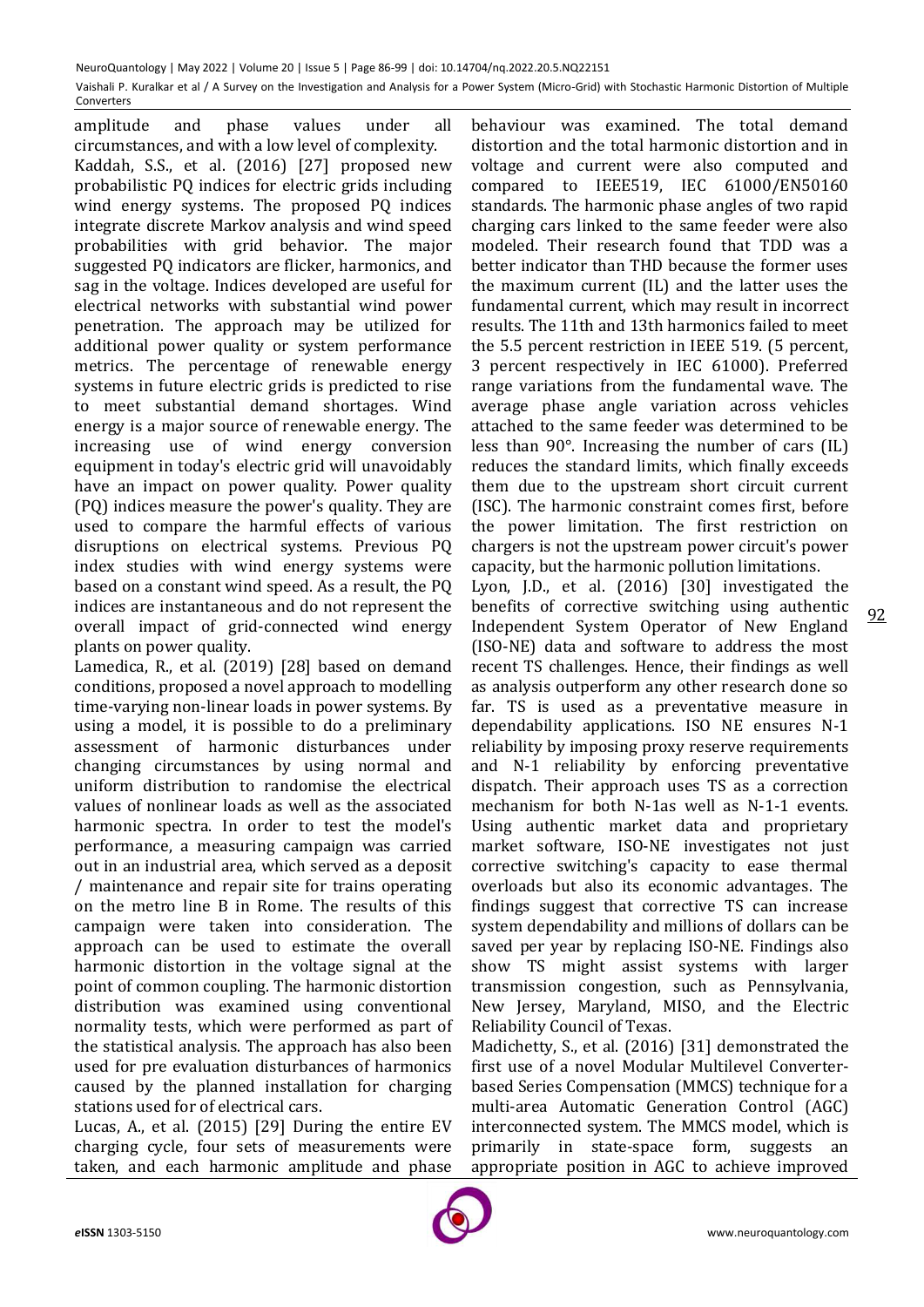dynamic responses in frequency, tie-line power, and individual generating power, as well as to quench oscillation caused by rapid changes in load. The functioning of the MMCS system has been explored, as well as the Generation Rate Constraints of the reheat turbines that are employed in the system, in detail. A second investigation into the selection of suitable integral and proportional-integral controller gains for step load perturbation (SLP) in area-1 was conducted using the Integral Square Error (ISE) technique and the Particle Swarm Optimization (PSO) technique, with the performance index serving as the objective function and the control parameters being treated as variables. The performance of a system with MMCS is compared to a system without MMCS, and the observed performance has been improved, with the findings being discussed.

Marquez, A., Leon, J.I., et al. (2019) [32] focused on a CHB working with unbalanced conditions per cell. If the phase-shifted pulse width modulation approach is used in this situation, it results in harmonic distortion that is about two times the carrier frequency as well as its multiples in the CHB output voltage. In their study, they develop an extended variable angle PS-PWM approach as well as alleviate this issue while also enhancing the spectrum of harmonic of the CHB output voltage. The suggested approach is based on the use of a algorithm which uses mathematical search to identify the phase displacement angles that should be applied to the PS PWM technique before implementing the algorithm. The experimental findings demonstrate that this goal may be reached without causing any disadvantages in the functioning of the CHB system. Using this approach, you may create a CHB with whatever amount of cells you choose.

Martinek, R., et al. (2019) [33] studied the use of least mean squares (LMS, NLMS) and recursive least squares (RLS) algorithms for total harmonic distortion reduction using shunt active power filter control. A prototype for own controlled adaptive modular inverter is exhibited. The research's goal is to determine the best implementation algorithm. The introduction describes current methodologies and surveys the literature. Only adaptive filtering meets our needs, says this study (adaptability, real-time processing, etc.). Their work focuses on the efficiency of two fundamental adaptation strategies ((N) LMS and RLS) in the context of SAPF control. The research looks into how parameter choices (convergence constant, forgetting factor

and filter length) affect Total Harmonic Distortion, SNR, RMSE, PRD, speed, and stability. The tests use genuine current and voltage records (HI-FI amplifier, PC source without PFC etc.) that feature rapid transient dynamic events. The real model accounts for DSP (about 1–5 s) and inverter response time (roughly 100 s). In the pilot project, the RLS method was found to be the best fit for developing an adaptive modular inverter.

Maruthupandi, P., et al. (2015) [34] attempted to improve energy quality by reducing the content of harmonics at the output voltage of a high-level variable converter using the SHEPWM technique. The switching signals are generated using the sinusoidal pulse width modulation approach. To accomplish the decrease in the harmonic components in output voltage, a single-phase cascaded multilevel inverter having nine-level with an identical DC supply has been developed and tested. In order to identify the optimal switching angles, the particle swarm optimization approach is used, which results in the reduction of certain higher-order harmonics while keeping the necessary fundamental voltage. Using this expanded method, multilayer inverters with any number of layers may be created. For various modulation indices, the total harmonic distortion measured in the same way as before. The design, fabrication, and testing of a prototype of a nine level inverter based on a field-programmable gate array have been completed. Thus, the findings of the simulation are compared with those of the hardware and a conclusion is drawn from this.

Massrur, H.R., et al. (2016) [35] proposed a new approach for minimization of total harmonic distortion (THD) of a multilevel flying capacitor inverter based on the selective harmonic elimination named stochastic THD strategy. STHD method considers the multilevel inverter's step voltage levels as fluctuating owing to imbalanced capacitor voltages. Their approach further enhances harmonic elimination modeling by including dissipative snubbers, blanking time, gate-drive circuits, and microcontroller computation time. The cited causes switching times to diverge from planned times. The fluctuations in the switching angle as well as flying capacitor unbalancing voltages are estimated using a 2m + 1-point method. A novel robust approach for minimizing THD is created by combining the formulation with an improved cuckoo search algorithm and self-adaptive mutation strategy. With low switching frequency and no controller,

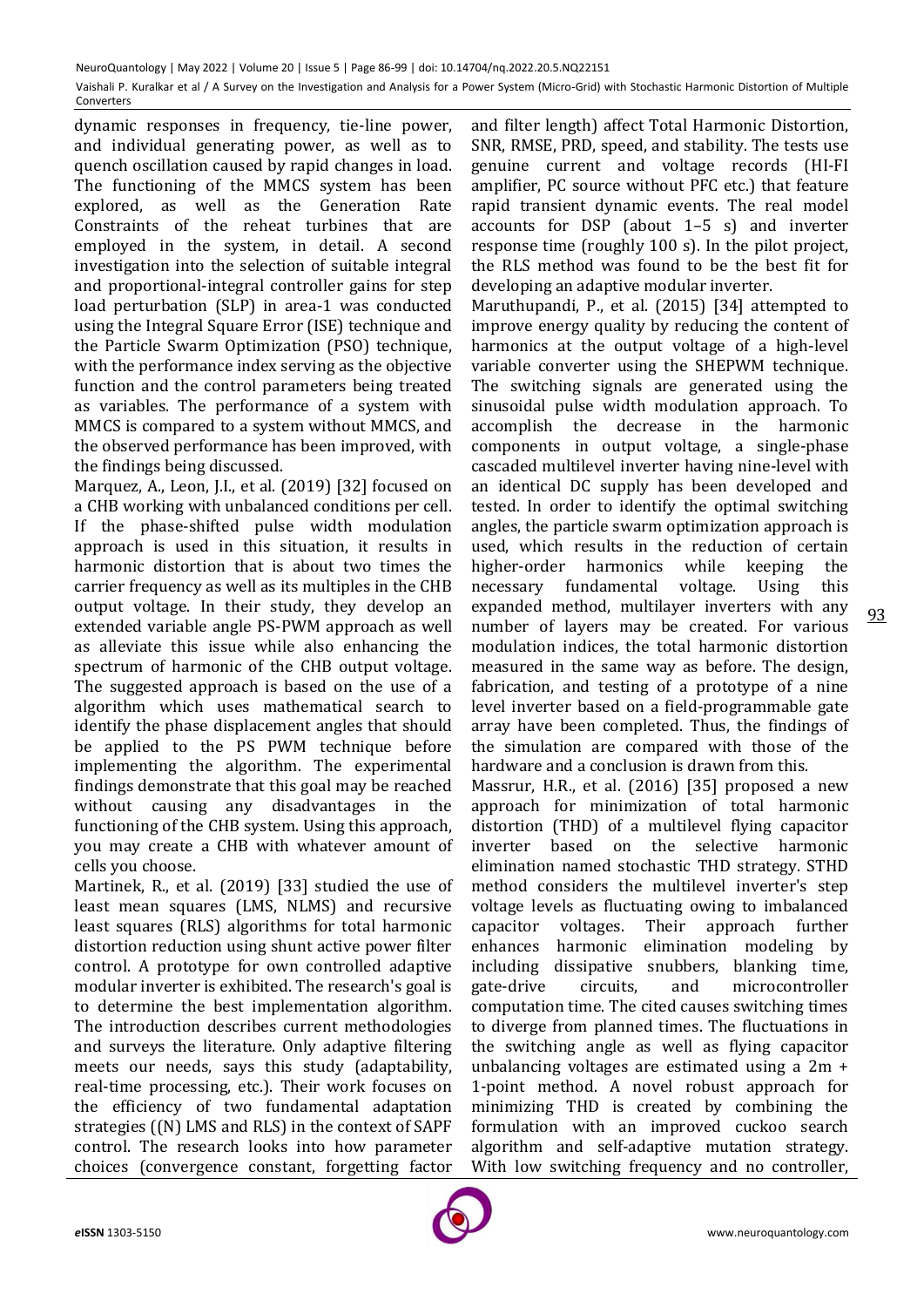the suggested STHD technique can determine the optimal switching angles pattern. The suggested solution reduces particular harmonics with low THD on three MFCIs.

Montoya, F.G., et al. (2018) [36] used an advanced model to address critical aspects in retrieving data from publications about power quality and analysing this information using graph visualisation software and statistical tools. According to the findings, researchers' primary research interests are in the study of power quality issues and the development of mitigation strategies. Also found are significant cooperation networks between researchers inside and in addition to nations, according to the researchers. Research in power quality is concerned with the appropriate functioning of electronics and technical equipment in the industrial, service, and home sectors. The degree of power quality in an electrical system is determined by varying voltage, frequency, and waveforms in relation to reference values. Disturbances of varying severity, which includes the following: power fluctuations, interruptions, and transients, correlate to these variances. Several studies have been conducted with the goal of identifying and analyzing power quality concerns. The study of current issues as well as the scientific cooperation network that underpins the subject of power quality, on the other hand, has been underrepresented in the literature.

Nademi, H., et al. (2017) [37] The revolutionary design power architectures into electric aircraft systems are being actively discussed in order to deal with the issues of current state-of-the-art technology. Despite larger on-board power needs, the MEA concept's two challenging goals are improved power quality and enhanced redundancy. Their work describes the functioning of a multilevel shunt active filter (three-phase) used in upcoming MEA distribution power systems. The new shunt active filter uses a modular multilayer converter to compensate for harmonic current. Using a finite control set model predictive control approach, a current SAF control strategy is constructed. With a wide variety of current frequencies, accurate copy of the harmonic current on the supply side above a certain forecast area, and a modular structure with redundancy, the created technology brings various benefits to the aircraft electrical networks. With integrated disruption analysis and a quadratic system sequence solution, a special forecasting control system helps to improve performance time

performance and bar sensitivity. Strong behavior to manage harmonic currents with respect to impedance and basic frequency fluctuations are obtained when levels of consistent deviation meet the requirements of IEEE Standard 519.

Omar, A.I., et al. (2019) [38] introduced a novel contribution to a less complex control scheme for the control of voltage of a dynamic voltage restorer the proposed method improves power quality by increasing bus voltage, stabilising bus voltage, and minimising harmonic distortions using an error-driven proportional-integral-derivative (PID) controller. Power imbalances, various error situations, and harmonic distortions of the energy system are avoided using this technology. PID acquisition settings are tuned using the locust optimization algorithm (GOA). Initially, the proposed DVR controller was compared to a partial order PID controller. The small global error of the proposed control and the rapid variable response is achieved by comparing the performance of four development strategies: Cuckoo Search, GOA, Flower pollination, and Gray wolf optimizer. Second, a comparison of simulation results utilizing the proposed controller with an active disturbance rejection controller shows optimum PID outperforms the ADRC. Finally, time-domain simulations in MATLAB/Simulink were performed to evaluate the effectiveness of the proposed DVR and controller.

Pereira, H.A., et al. (2017) [39] investigated the characteristics of inverter impedance models when used in harmonic integration studies the method for estimating the harmonic current contribution as a function of the background harmonic voltage components is detailed below. On the basis of detailed and average models, time-domain simulations are performed and compared to the impedance model created in the frequency domain. The presence of harmonic voltages in grids, impedance models are able to accurately estimate the current distortion for all active power injection situations. Furthermore, measurements taken at a 1.4 MW PV plant connected to a distributed grid are used to validate the simulation based on impedance models under a variety of power injection and harmonic voltage profile conditions. The findings confirm that impedance models are capable of accurately representing the harmonic current generated by PhotoVoltaic plants at the PCC, notwithstanding their limitations. Finally, a stress test is performed to show how changing the

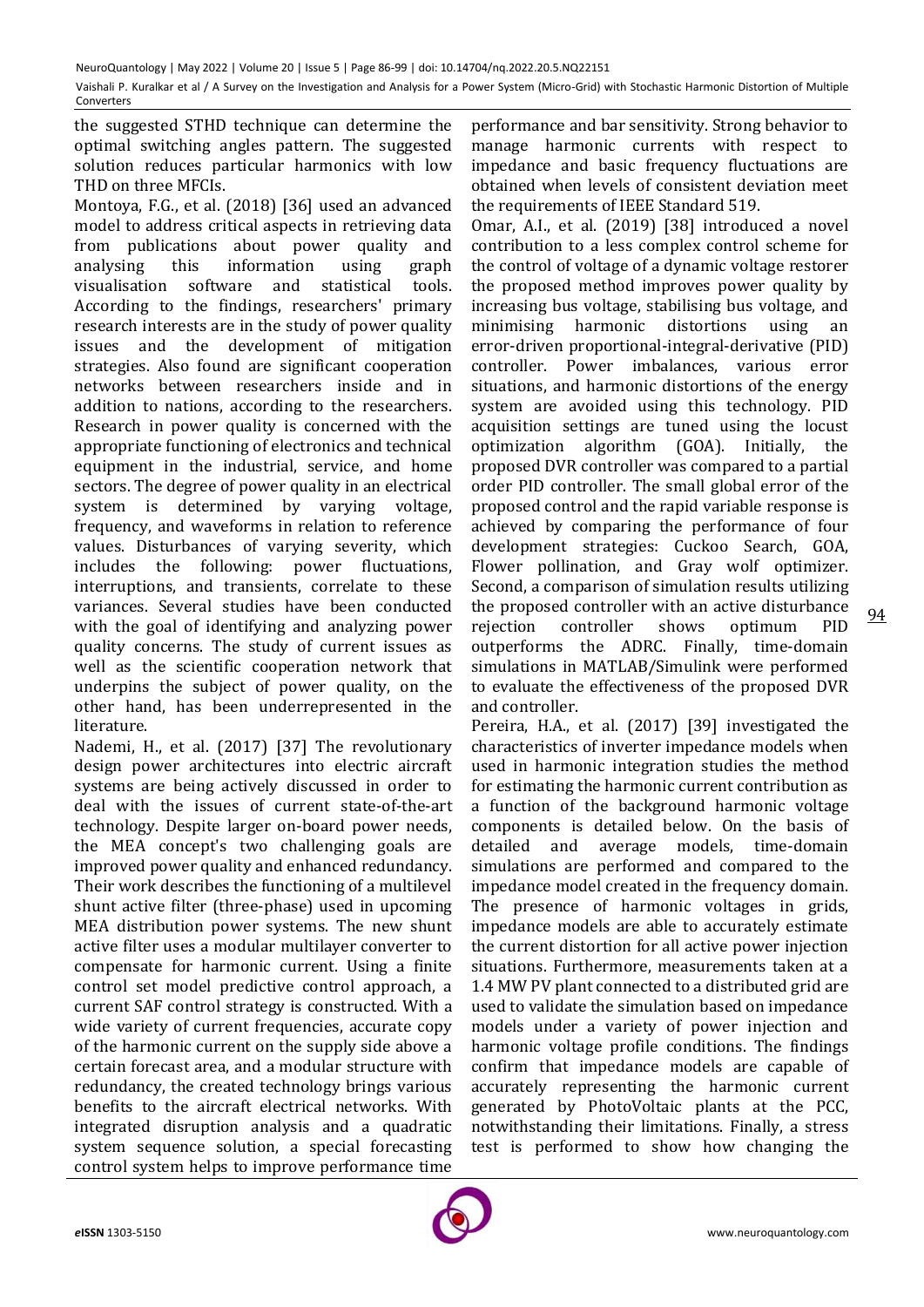harmonic voltage phase angle affects the harmonic emission from a PV power plant.

Ravikumar, S., et al. (2020) [40] introduced a new phase for power quality output by analysing three DC to DC converters. A hybrid power generating system using a mix of solar and wind energy, converters and a inverter (full-bridge), is proposed in this study in order to decrease Total Harmonic Distortion (THD). This is accomplished by connecting DC-to-DC level converters such as buck-boost, Single Ended Primary Inductor Converter and Cuk converters. The proportional gain and integral gain parameters of the PI controller are adjusted as a significant contribution, resulting in a reduction in total harmonic distortion (THD). They develop a new enhanced optimization method for this purpose, which they call the Fitness Oriented Rider Optimization Algorithm), that is an improvement over the Rider Optimization Algorithm previously developed When the optimum performance of the proposed control system is compared to that of other traditional models, it is demonstrated that the proposed work outperforms the other models.

Reddy, A.K.V.K., & Narayana, K.V.L. (2020) [41] presented a novel improved whale optimization algorithm for mitigating total harmonic distortion (THD) in multilevel inverters (MLIs) (IWOA). The IWOA is a natural optimization technique based on swarms. An extra ranking mechanism is used to determine the ideal option to reduce THD. THD reduction is also achieved by nine different meta-heuristic methods for inquiry and comparison. We evaluated the chosen algorithms' performance on single phase 5as well as 7 level cascaded H Bridge Multi Level Inverters for consistency, computational economy, and convergence speed. The suggested approach outperforms the nine techniques and is efficient for THD reduction for MI 0–1. The findings are examined and provided following MATLAB simulation.

Rönnberg, S.K., et al. (2015) [42] summarized the state of part of the discussions in CIGRE/CIRED/IEEE joined working group C4. 24, especially when it comes to supraharmonics. The worldwide smart grid standard-setting community is becoming more interested in understanding concerning distortion of harmonics for the range of frequency (2-150) kHz, which is known as supraharmonics. There were numerous exemplary installations and loads used to demonstrate waveform distortion measurements, which were

provided. While it looks that equipment's supraharmonic emission is increasing as a consequence of the drop in emissions in lower frequency ranges, this is not the case. Power electronics has developed as a pervasive technology that can be found in virtually any industry and plays a key role in almost every application. However, as noted in their study, power electronics converters may be a significant cause of waveform distortion, but when the appropriate technology is used, power electronics can also be a vital component in waveform distortion mitigation.

Rönnberg, S.K., et al. (2017) [43] presented measurements of waveform distortion from several illustrative facilities and loads. Supraharmonics, according to recent research, may pose a threat to distribution grids in the foreseeable future. However, when approaches such as a random PWM or a modular multilevel converter are effectively implemented, grid-tie inverters may be a source of waveform distortion in this frequency range, but they can also be a pillar of mitigation. The worldwide standards community is presently examining the restrictions on supraharmonic distortion at the time of this writing. This is a group of harmonics that have frequencies ranging from 2 to 150 kHz in frequency. As a ubiquitous technology, power electronics has established itself as one that is also important in this field. In general, these high-frequency components are caused by the regular functioning of electronic converters as well as the switching mechanisms that are used.

Rönnberg, S., & Bollen, M. (2016) [44] argued that with the advent of new methods of generating electricity, power, LED lights, underground cables, interferences would show up, as well as an increase in distortion between 2-150 kHz called 'supra harmonics.' The shift in sound waves to lower frequencies may compensate for some of the carbon emissions at higher frequencies, but interference transmission will be less predictable. Immunity of the equipment may also be unpredictable.

Stoyanov, I., et al. (2019) [45] conducted a comparative analysis and evaluation of the power output generated by a low-energy photovoltaic system. If the output voltage of a single phase of the solar inverter and still is measured using a power quality analyser, the main electrical power features and the harmonic spectrum of the active values in the outgoing current and voltage are still detected.

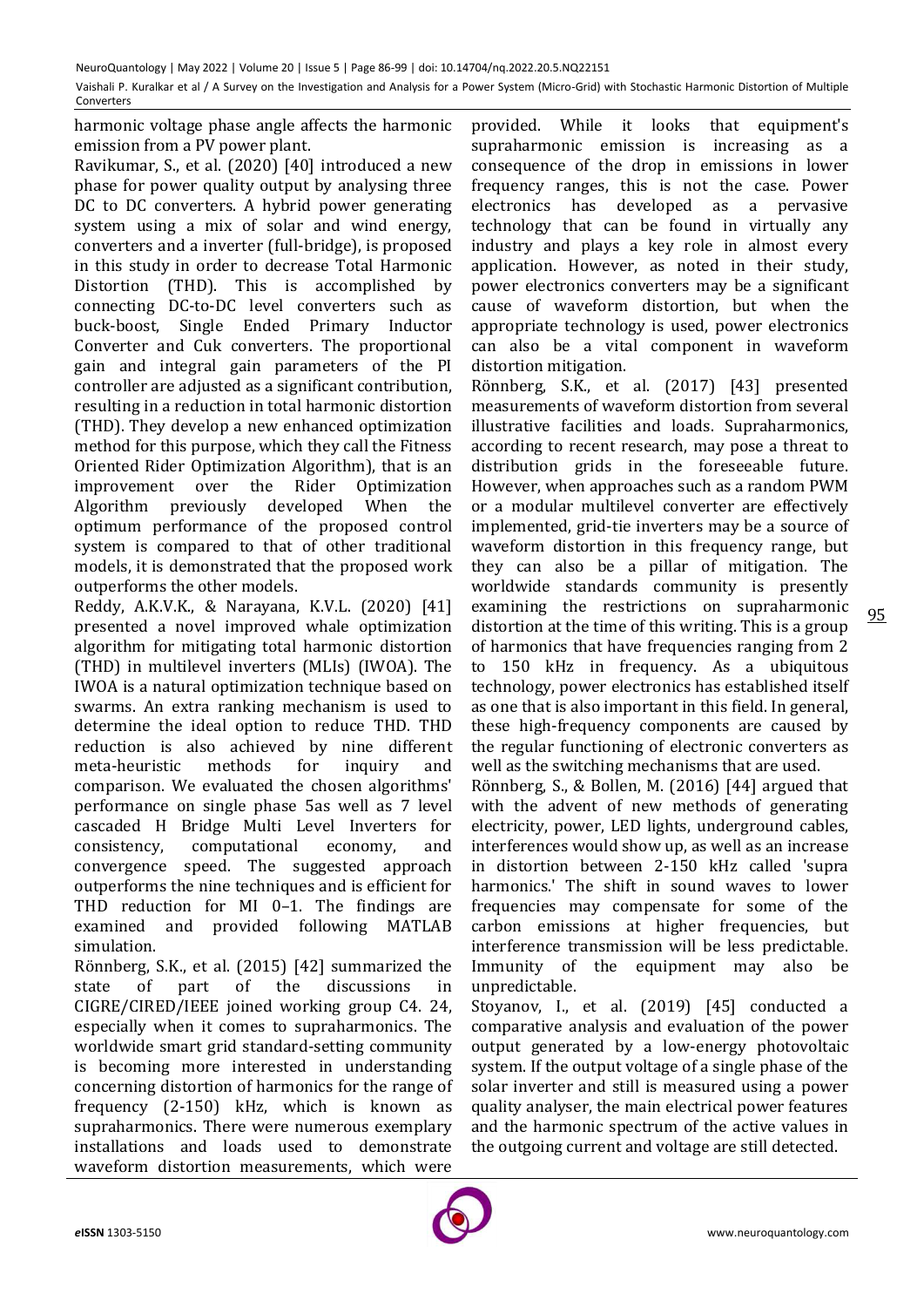Tran, T.S., et al. (2019) [46] focuses on multi-island entities and seamless reconnection to the main grid as the livelihood of the future energy system. Reducing energy quality concerns (especially those related to voltage, frequency, and harmonics) in regulated businesses, with or without communication, is also an important aspect of their job description. As the distribution generation grows, the future power system will be able to quickly adapt to any problems that arise within it separately into independent island businesses to avoid the dissolution of the DGs (distributed generation). Customers benefit from the high quality and consistent quality of electricity provided. Finally, future research that will be needed on future energy system development is considered in detail.

Ul-Haq, A., et al. (2018) [47] studied the voltage assessment of THD that occurred as a result of single phase electric vehicle charging in urban as well as rural distribution networks. In their study, they looked at a complete harmonic distortion test caused by charging an electric motor in a low-voltage residential distribution network. CIGRE is a low-voltage distribution system used on the testing ground serves as the foundation for the sample test network. Simulations are carried out in order to determine voltage THD using a variety of current harmonic spectral densities. In conclusion, the observed findings imply that electric vehicles (EVs) may be distributed across the power grid without causing harmonic pollution to be a worry.

Velásquez, RMA, & Lara, J.V.M (2020) [48] provided a new testing process for power companies and equipment industries in the operating system, which will reflect the standards of compliance testing, in the standard assembly area (PCC). Real-world failure analysis was performed to better understand PCC concepts. It's critical to understand the flow of harmonic power as well as other parameters like maximum current, short circuit ratio (SCR), total demand distortion (TDD), and total harmonic deviation (THD). Now that you have a better understanding of the IEEE 519 standard, which states that size should be subject to temporary variability and properties related to statistics of the level of harmonics, among other things. Harmonics are essential because they affect levels and control of the utility system.

Wang, G., Gao, F., et al. (2020) [49] A hybrid islanding detection method for inverter-based distributed generation units was proposed. They begin by conducting a thorough characteristic

analysis and developing design guidelines for hybrid inverter-based DGs. This approach uses both passive and active methods to detect voltage imbalance and total harmonic distortion (VU/THD) (BRPV). The BRPV technique is only turned on when the VU/THD method suspects islanding. This improves the islanding detection performance without affecting power quality. Their study also changes the usual VU/THD technique for rapid and precise detection and analyzes the threshold setting concept using an analogous circuit approach. The suggested technique outperforms the existing method for inverter-based distributed generating units. The suggested method's islanding detection performance was tested using simulation and experiments based on IEEE Std. 929 and IEEE Std. 1547.

Warrier, B.R., et al. (2021) [50] presented a preliminary investigation into the variational mode decomposition (VMD) technique as a grid synchronizer for power converters in emerging electric grids with nonlinear characteristics. Several VMD modes as well as data-fidelity parameters are tuned to accomplish tighter fundamental frequency separation despite spectral band changes and slight grid voltage frequency aberrations. The test cases are based on CIGR and IEEE Task Force 1159.2 repositories for anticipated power quality issues in new utilities. The retrieved fundamental frequency signals are compared to the applied values using two statistical indices: absolute percentage error as well as RMS error. In the simulation, compared to traditional grid synchronizers, the tracking time was significantly reduced for all test situations. Even with various power quality concerns, significant accuracy is gained in monitoring the needed signal properties. The VMD synchronizer's frequency decomposition was protected from random momentary events including an increase in electrical power, zero-crossing disorders, phase and frequency fluctuations. Hardware authentication used imitation grid signals representing multiple power quality concerns and temporary events, and the results were compared to the simulation.

Researchers must integrate current research used to control and use real-world micro grids to improve these systems in order for the micro grid to develop faster in the future. As a result of this consideration, my research will focus on virtual reality micro grid built-in and experimental technologies in the VSC architecture interface, its switching strategy, and control methods, with

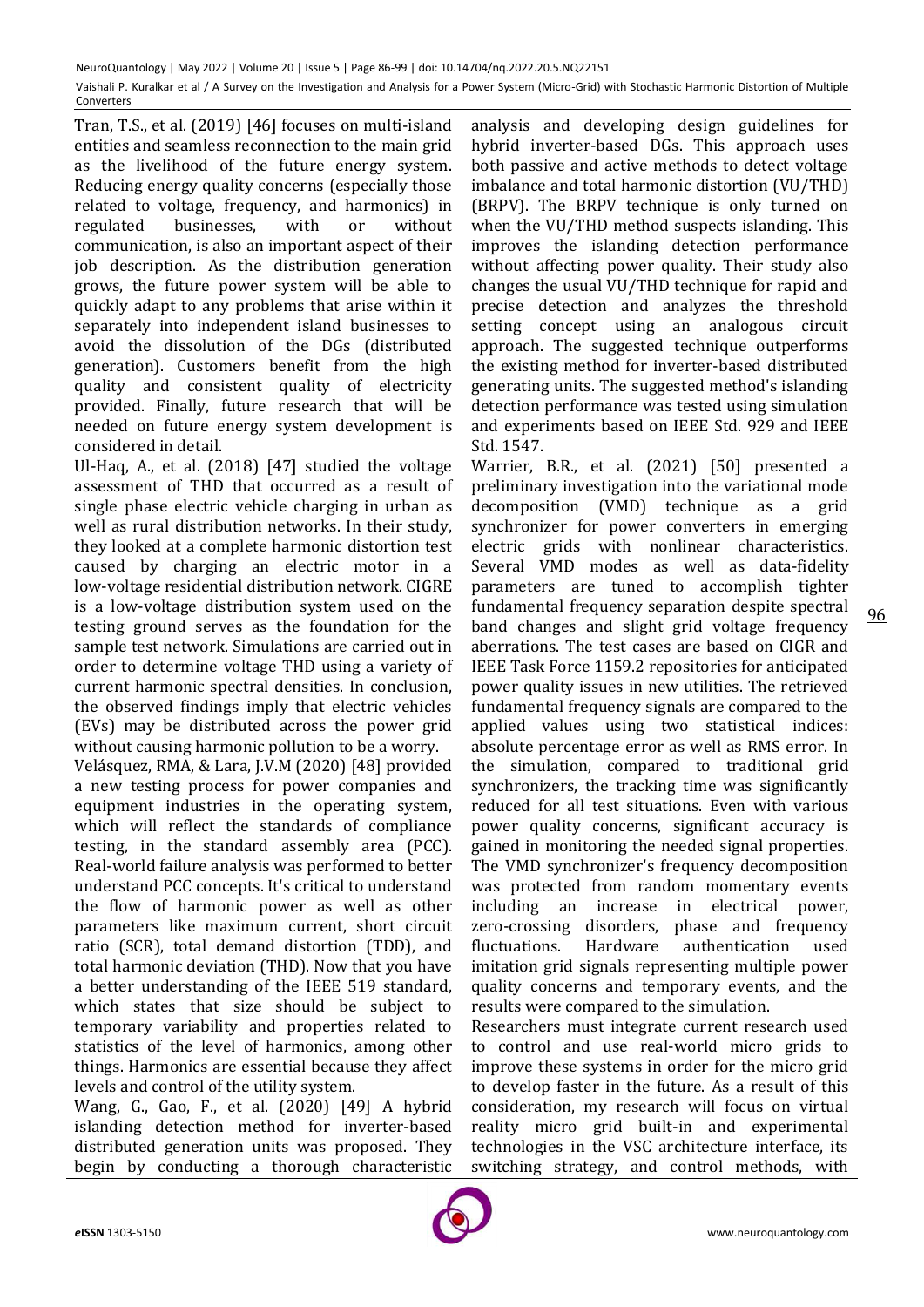special emphasis on building a model that ensures excellent PQ in micro grid. Based on predictions made about the degree of harmonic distortion of micro grid converters used, as well as the impact of various factors affecting the harmonics produced, research and research on the quality of micro grid energy will be investigated. This will provide researchers and engineers with the ability to design a micro grid power assessment tool and build / use EPS within certain limits to ensure high energy quality.

# **Proposed Methodology**

The following section provides a high-level overview of the key stages involved in using the UDR approach to estimate harmonic distortion levels at a microgrid's Point of Common Coupling:

Step i): Identify all random variable functions in the system (for example, power and impedance) and calculate its possible distribution functions.

Step ii): To reduce the amount of variability, compute sigma and weight points using Univariate Dimension of UT-reduced Gaussian quadrature.

Step iii): Fill in the blanks with data from small grid system, which include sigma points and weights as obtained from from step ii.

Step iv): Simulation of micro grid can be used while collecting statistical data for output is recommended.

Step v): Calculate the output variables statistically using the marked output values and UDR weights (current rate / voltage THD / IHD, THD / IHD current / voltage standard deviation, and voltage THD / IHD standard deviation).

Step vi): Mathematical information on output variables is obtained.

## **Conclusion**

It is concluded that to create clean energy and meet the consumer energy needs as well as protect rapidly depleted fuel depots the concept of small grid integration with Renewable Energy Systems into Power System provides a better solution. Renewables (RES) are frequently connected to the grid using power converters such as Voltage Source Converters for power conversion and control. Both current and voltage harmonics are produced by the Voltage Source Converters (VSC), have a negative impact on the Power Quality of the micro grid and have the potential to cause damage or mechanical failure to the equipment. The amount of harmonic distortion of many VSCs may be greatly influenced and difficult to forecast in the face of uncertainties, such as those caused by design parameter selection or system parameter changes. When dealing with VSC harmonic distortion levels in the face of uncertainty, statistical methodologies must be used.

## **Acknowledgment**

The main author is thankful to research guide, Prof. Dr. Prabodh Khampariya, Department of Electrical Engineering, School of Engineering, SSSUTMS, Sehore, for his guidance during the research work first review phase and also thankful to co-guide, Dr. Shashikant M. Bakre, Associate Professor, Department of Electrical Engineering, AISSMS (IOIT), Pune for technical help.

#### **References**

- Ahmed, E.M., Aly, M., Elmelegi, A., Alharbi, A.G., & Ali, Z.M. (2019). Multifunctional distributed MPPT controller for 3P4W grid-connected PV systems in distribution network with unbalanced loads. *Energies,* 12(24), 4799.
- Ala, G., Caruso, M., Miceli, R., Pellitteri, F., Schettino, G., Trapanese, M., & Viola, F. (2019). Experimental investigation on the performances of a multilevel inverter using a field programmable gate array-based control system. *Energies,* 12(6), 1016.
- Al-duaij, E.O.S. (2015). Harmonics effects in power system. *International Journal of Engineering Research and Applications,* 5(2), 1-19.
- Alhafadhi, L., Teh, J., Lai, C.M., & Salem, M. (2020). Predictive adaptive filter for reducing total harmonics distortion in PV systems. *Energies,* 13(12), 3286.
- Awais, M., Ilyas, H., Younus, H.B., Raza, M.A., & Abbas, T. (2016, December). Optimal switching angles for minimization of total harmonic distortion in single phase cascaded multilevel inverters. *In 2016 19th International Multi-Topic Conference (INMIC),* 1-6.
- Bajaj, M., Aggarwal, S., & Singh, A.K. (2020). Power quality concerns with integration of RESs into the smart power grid and associated mitigation techniques. *In 2020 IEEE 9th Power India International Conference (PIICON),* 1-6.
- Basit, M.A., Dilshad, S., Badar, R., & Sami ur Rehman, S.M. (2020). Limitations, challenges, and solution approaches in grid‐connected renewable energy systems. *International Journal of Energy Research,* 44(6), 4132-4162.
- Basta, B., & Morsi, W.G. (2021). Low and high order harmonic distortion in the presence of fast charging stations. *International Journal of Electrical Power & Energy Systems,* 126, 106557.
- Belega, D., & Petri, D. (2021). Fast procedures for accurate parameter estimation of sine-waves affected by noise and harmonic distortion. *Digital Signal Processing,* 114, 103035.
- Biswas, P.P., Suganthan, P.N., & Amaratunga, G.A. (2017). Minimizing harmonic distortion in power system with optimal design of hybrid active power filter using differential evolution. *Applied Soft Computing,* 61, 486-496.

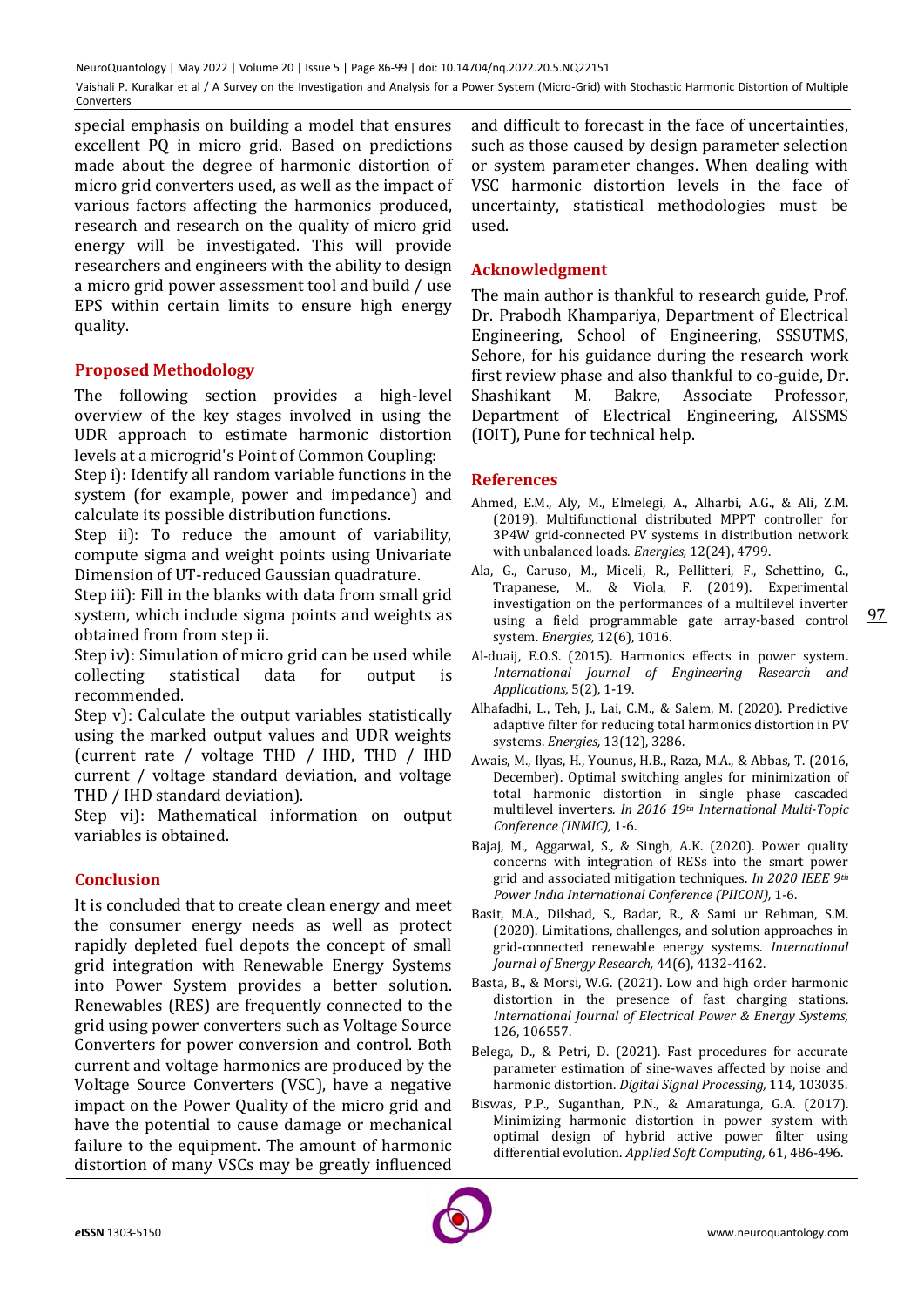- Busatto, T., Ravindran, V., Larsson, A., Rönnberg, S.K., Bollen, M. H., & Meyer, J. (2020). Deviations between the commonly-used model and measurements of harmonic distortion in low-voltage installations. *Electric Power Systems Research,* 180, 106166.
- Chen, F., Ruijie, L., & Guanhua, L. (2019). Research on harmonic analysis and harmonic suppression measures of electric vehicle charging station. *In 2019 IEEE 2nd International Conference on Automation, Electronics and Electrical Engineering (AUTEEE),* 71-75.
- Elkholy, M.M., El-Hameed, M.A., & El-Fergany, A.A. (2018). Harmonic analysis of hybrid renewable microgrids comprising optimal design of passive filters and uncertainties. *Electric Power Systems Research,* 163, 491-501.
- Etesami, M.H., Vilathgamuwa, D.M., Ghasemi, N., & Jovanovic, D.P. (2018). Enhanced metaheuristic methods for selective harmonic elimination technique. *IEEE Transactions on Industrial Informatics,* 14(12), 5210-5220.
- Fang, J., Deng, H., & Goetz, S.M. (2020). Grid impedance estimation through grid-forming power converters. *IEEE Transactions on Power Electronics,* 36(2), 2094-2104.
- Ferreira, D.D., Nagata, E.A., Ferreira, S.C., de Seixas, J.M., Duque, C.A., Marques, C.A., & Cerqueira, A.S. (2015). Method based on independent component analysis for harmonic extraction from power system signals. *Electric Power Systems Research,* 119, 19-24.
- Garrido, J., Moreno-Munoz, A., Gil-de-Castro, A., Pallares-Lopez, V., & Morales-Leal, T. (2018). Supraharmonics emission from LED lamps: A reduction proposal based on random pulse-width modulation. *Electric Power Systems Research,* 164, 11-19.
- Gorbunov, R.L., & Poskonnyy, G.I. (2016). Experimental verification of the simplified mathematical model for harmonic distortion analysis in AC buck converter. *In 17th International Conference of Young Specialists on Micro/ Nanotechnologies and Electron Devices (EDM),* 433-440.
- Goud, B.S., Rao, B.L., & Reddy, C.R. (2021). An intelligent technique for optimal power quality reinforcement in a grid‐connected HRES system: EVORFA technique. *International Journal of Numerical Modelling: Electronic Networks, Devices and Fields,* 34(2), e2833.
- Hu, H., He, Z., Wang, K., Ma, X., & Gao, S. (2015). Power-quality impact assessment for high-speed railway associated with high-speed trains using train timetable—Part II: Verifications, estimations and applications. *IEEE Transactions on Power Delivery,* 31(4), 1482-1492.
- Hu, H., Tao, H., Blaabjerg, F., Wang, X., He, Z., & Gao, S. (2017). Train–network interactions and stability evaluation in high-speed railways–part i: Phenomena and modeling. *IEEE Transactions on Power Electronics,* 33(6), 4627-4642.
- Ismael, S.M., Aleem, S.H.A., Abdelaziz, A.Y., & Zobaa, A.F. (2019). State-of-the-art of hosting capacity in modern power systems with distributed generation. *Renewable energy,* 130, 1002-1020.
- Ivry, P.M., Oke, O.A., Thomas, D.W., & Sumner, M. (2017). Predicting harmonic distortion of multiple converters in a power system. *Journal of Electrical and Computer Engineering,* 2017.
- Jadeja, R., Ved, A., & Chauhan, S. (2015). An Investigation on the performance of random PWM controlled converters.

*Engineering, Technology & Applied Science Research,* 5(6), 876-884.

- Jing, T., Maklakov, A.S., & Gasiyarova, O.A. (2019). Research on selective harmonic elimination technique based on particle swarm optimization. *In 2019 IEEE Conference of Russian Young Researchers in Electrical and Electronic Engineering (EIConRus),* 694-700.
- Kabalci, Y., Kockanat, S., & Kabalci, E. (2018). A modified ABC algorithm approach for power system harmonic estimation problems. *Electric power systems research,* 154, 160-173.
- Kaddah, S.S., Abo-Al-Ez, K.M., Megahed, T.F., & Osman, M.G. (2016). Probabilistic power quality indices for electric grids with increased penetration level of wind power generation. *International journal of electrical power & energy systems,* 77, 50-58.
- Lamedica, R., Ruvio, A., Ribeiro, P.F., & Regoli, M. (2019). A Simulink model to assess harmonic distortion in MV/LV distribution networks with time-varying non linear loads. *Simulation Modelling Practice and Theory,* 90, 64-80.
- Lucas, A., Bonavitacola, F., Kotsakis, E., & Fulli, G. (2015). Grid harmonic impact of multiple electric vehicle fast charging. *Electric Power Systems Research,* 127, 13-21.
- Lyon, J.D., Maslennikov, S., Sahraei-Ardakani, M., Zheng, T., Litvinov, E., Li, X., & Hedman, K.W. (2016). Harnessing flexible transmission: corrective transmission switching for ISO-NE. *IEEE Power and Energy Technology Systems Journal,*  3(3), 109-118.
- Madichetty, S., Dasgupta, A., & Kumar, L.S. (2016). Application of modular multilevel converter for AGC in an interconnected power system. *International Journal of Electrical Power & Energy Systems,* 74, 293-300.
- Marquez, A., Leon, J.I., Monopoli, V.G., Vazquez, S., Liserre, M., & Franquelo, L.G. (2019). Generalized harmonic control for CHB converters with unbalanced cells operation. *IEEE Transactions on Industrial Electronics,* 67(11), 9039-9047.
- Martinek, R., Rzidky, J., Jaros, R., Bilik, P., & Ladrova, M. (2019). Least mean squares and recursive least squares algorithms for total harmonic distortion reduction using shunt active power filter control. *Energies,* 12(8), 1545.
- Maruthupandi, P., Devarajan, N., Sebasthirani, K., & Jose, J.K. (2015). Optimum control of total harmonic distortion in field programmable gate array-based cascaded multilevel inverter. *Journal of Vibration and Control,* 21(10), 1999-2005.
- Massrur, H.R., Niknam, T., Mardaneh, M., & Rajaei, A. H. (2016). Harmonic elimination in multilevel inverters under unbalanced voltages and switching deviation using a new stochastic strategy. *IEEE transactions on industrial informatics,* 12(2), 716-725.
- Montoya, F.G., Baños, R., Alcayde, A., Montoya, M. G., & Manzano-Agugliaro, F. (2018). Power quality: Scientific collaboration networks and research trends. *Energies,*  11(8), 2067.
- Nademi, H., Burgos, R., & Soghomonian, Z. (2017). Power quality characteristics of a multilevel current source with optimal predictive scheme from more-electric-aircraft perspective. *IEEE Transactions on Vehicular Technology,* 67(1), 160-170.
- Omar, A.I., Aleem, S.H.A., El-Zahab, E.E., Algablawy, M., & Ali, Z.M. (2019). An improved approach for robust control of dynamic voltage restorer and power quality enhancement